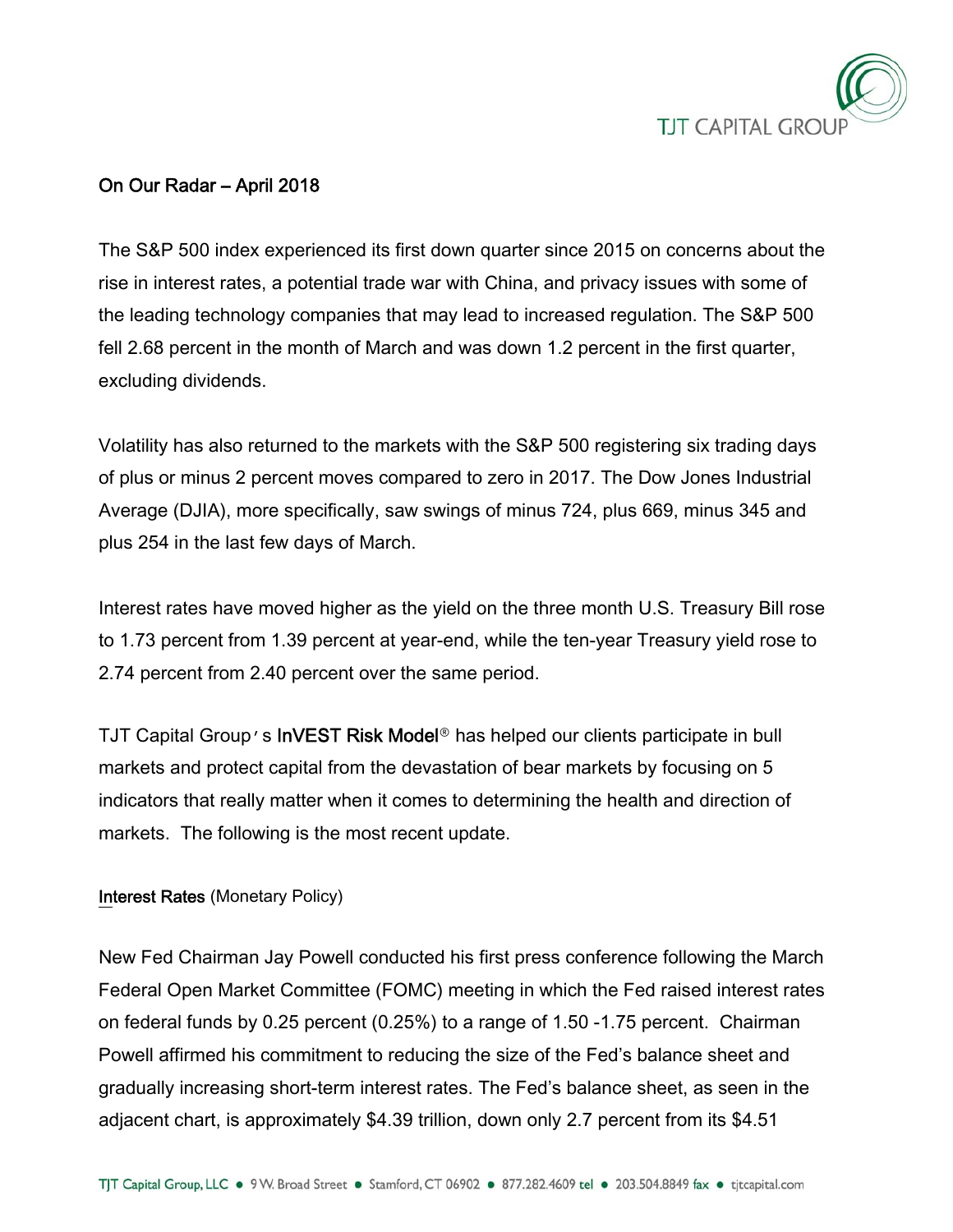

#### $\overline{\text{FRED}}$   $\mathscr{A}$  - All Federal Reserve Banks: Total Assets Ē. 4.800.000 4,400,000 4,000,000 3.600.000 3.200.000 2,800,000 2,400,000 2,000,000 1,600,000 1,200,000 800,000 2009-01 2010-01 2011-01 2012-01 2013-01 2014-01 2015-01 2016-01 2017-01 2018-01 2005  $\mathbf{I}$ Ш  $\mathbf{r}$ Shaded areas indicate U.S. recessions Source: Board of Governors of the Federal Reserve System (US) fred.stlouisfed.org

trillion peak seen in early 2015.

The Fed expects the U.S. economy to grow by 2.7 percent in 2018, and increased their estimate of Gross Domestic Product (GDP) in 2019 to 2.4 percent, up from the previous forecast of 2.1 percent. According to the Fed, inflation is behaving as personal consumption expenditures (PCE) increased 1.8 percent year-over-year, below their target of 2 percent.

Although the federal funds rate rose to a new range of 1.50 percent to 1.75 percent, the yield on 3-month LIBOR (London Interbank Offered Rate) has risen to 2.31% as seen in the following chart. LIBOR is a base interest rate used to determine the borrowing costs for trillions of dollars, including some mortgages.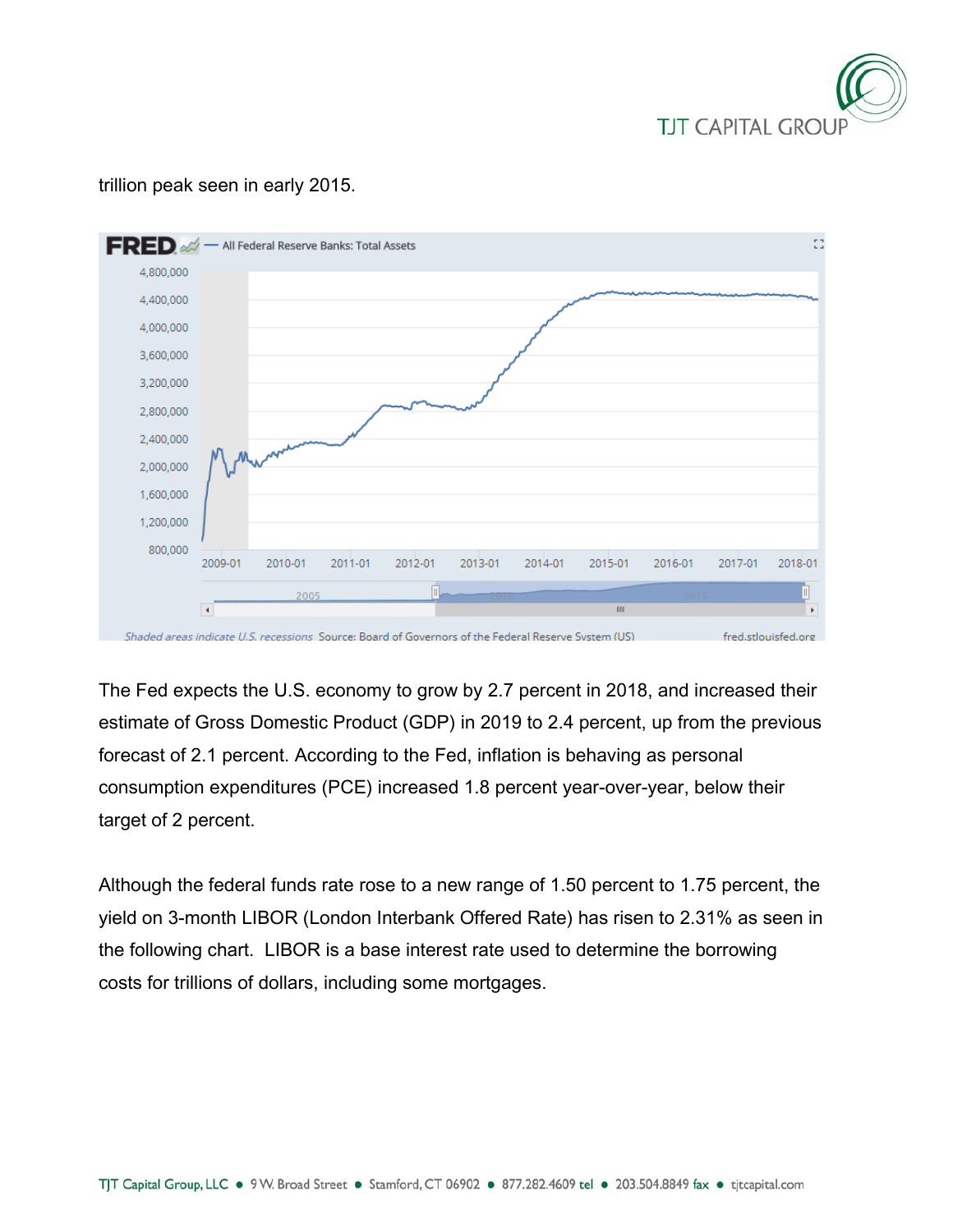



So while the Fed may be intent on gradually increasing the interest rate on federal funds, other market interest rates are moving up at a faster pace. That said, Chairman Powell indicated that the Fed intends to hike rates at least two more times in 2018 and possibly another three interest rate hikes in 2019.

### Valuation

Current operating earnings for the S&P 500 for calendar year 2018 are estimated to be roughly \$156, putting the forward Price/Earnings (P/E) ratio at roughly 17-times, which we consider to be in fair territory.

### Economic Cycle

The U.S. economy grew at 2.9 percent in the fourth quarter of 2017 based on the latest revision, and 2.3 percent for calendar year 2017. Industrial Production increased by 1.1 percent in February and the Leading Economic Index (LEI) rose by 0.6 percent.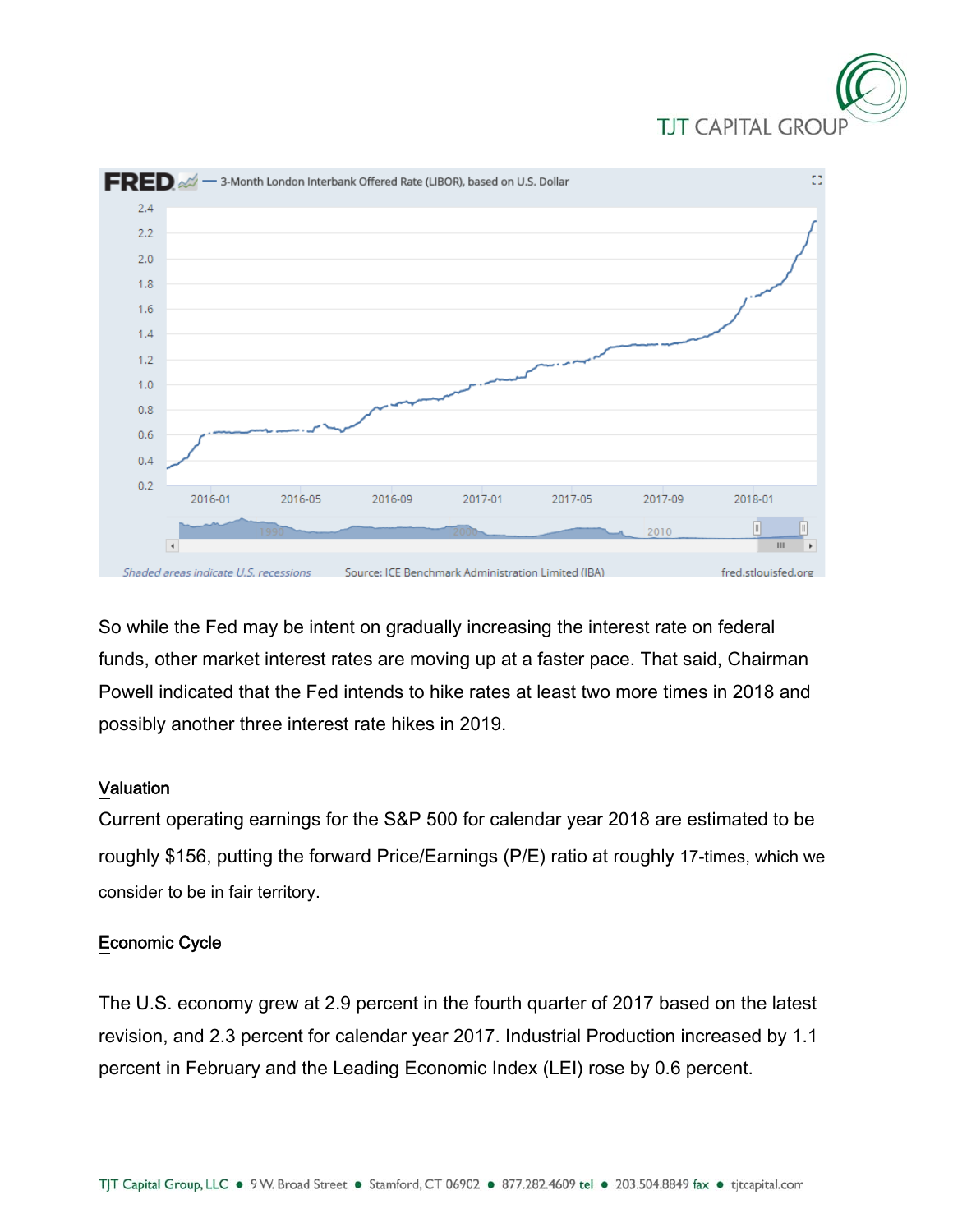

The Institute for Supply Management (ISM) Manufacturing Index decreased by 1.5 percentage points in March from the February reading, and the Conference Board Consumer Confidence index fell to 127.7 in March from 130 in February. Retail sales fell 0.1 percent month over month and pending home sales declined 4.7 percent.

## **Sentiment**

Bullish advisor sentiment from Investors Intelligence has dropped to around 48 from a high of nearly 66 percent in late January. While the decline in the level of bullishness is welcome, as a contrary indicator it is still above levels that we consider to be positive.

So while bullish sentiment has come down off the extremes seen in late January, there seems to be a wide gap between what people say and what they do. For example, the NASDAQ 100 (symbol QQQ) exchange traded fund saw the largest weekly fund inflow in mid-March since the October 2000 high.

## Technical Factors

With regard to the market technicals, not only has volatility increased and the upward trend changed, but the Dow Jones Industrial Average (DJIA) broke below its February 8, 2018 low. That is clearly a negative. Moreover, the Dow Jones Transportation Average (DJTA) is very close to breaching its February low as well, which would put the Dow Theory in negative territory.

### **Outlook**

Markets around the globe are dealing with an elevated level of uncertainty including higher interest rates, a potential trade war with China, and rising geopolitical tensions. The U.S. trade deficit with China is roughly \$375 billion, however, the real issue is over forced technology transfers and intellectual property rights.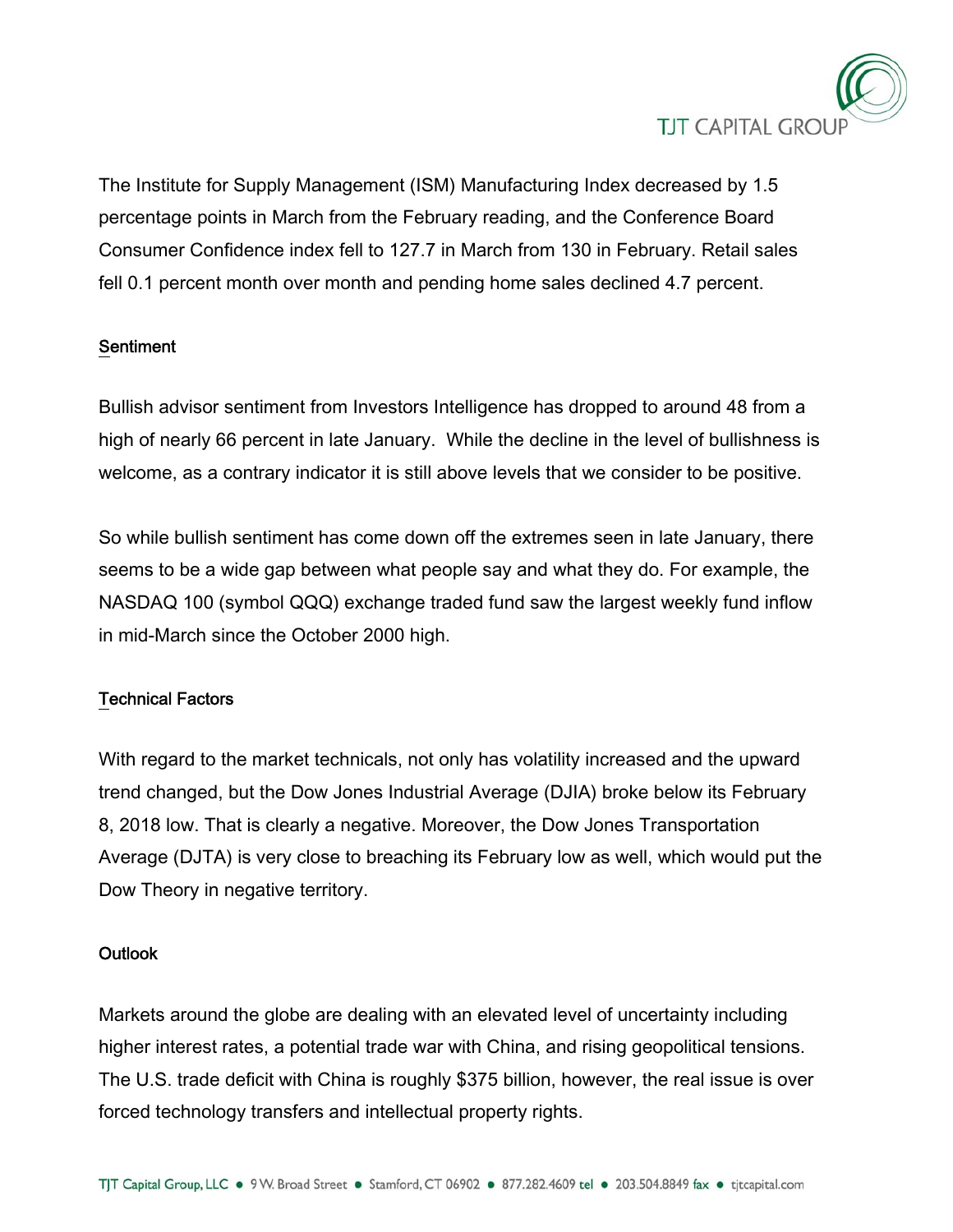

While President Trump may understand his true end game when it comes to China, the global marketplace does not. Moreover, while Donald Trump tweeted "When a country (USA) is losing many billions of dollars on trade with virtually every country it does business with, trade wars are good, and easy to win." China's trade ministry responded by saying "the malicious practices of the U.S. are like opening Pandora's Box, and there is a danger of triggering a chain reaction that will spread the virus of trade protectionism across the globe."

China is also aware that the new Director of the White House National Trade Council wrote a book titled The Coming China Wars: Where They Will Be Fought, How They Can Be Won. A recent quote in the Global Times attributed to the ruling party said "American politicians better realize sooner rather than later that China would never submit if the U.S. launched a trade war."

In addition, tariffs tend to be inflationary simply due to the increase in cost. Reducing foreign competition, while perhaps noble in attempting to address a trade deficit, rarely results in lower prices for consumers.

What seems to be as important as trade tensions, if not more important although getting less press, was the recent passage of the Taiwan Travel Act, a law that encourages Taiwanese government officials to visit America and vice versa. The Chinese government warned recently that it will use "military pressure" against the United States if it does not "correct its mistake" of passing that law that was signed by President Trump.

In summary, the tailwinds provided by a growing economy, low interest rates and the anticipation of the tax cuts may be behind us for the time being. The markets are now dealing with headwinds in the form of a potential escalation of trade wars and rising geopolitical tensions.